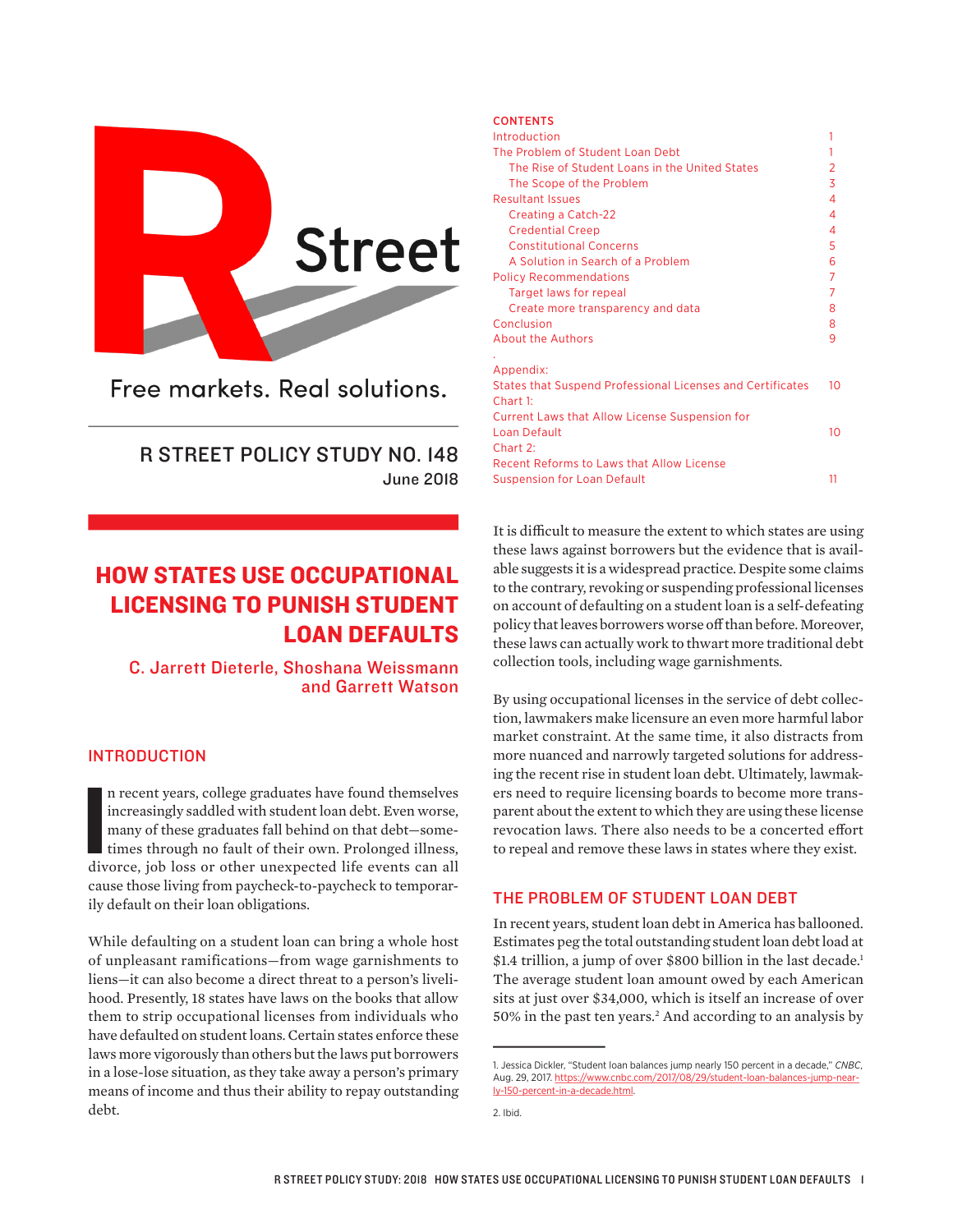Pew Research, nearly one out of every four people under the age of 30 has outstanding student loan debt.<sup>3</sup>

While keeping up on student loan payments can be stressful on its own, many states around the country appear determined to make life even more difficult for borrowers. As highlighted in a recent *New York Times* report, 18 states currently have laws on the books that allow them to strip professional licenses from individuals who default on their student loans.4 In these states, if residents fall behind, occupational licensing boards can revoke or suspend their professional licenses.

Occupational licensure acts as a government permission slip, allowing individuals to work in certain professions. Many industries explicitly require such a license in order to work in certain fields. Common examples include nursing, cosmetology and plumbing. However, licensing requirements often do little to protect the health and safety of consumers and instead mostly operate to keep newcomers out of certain professions.5

While occupational licensing itself can be problematic, laws that allow states to strip licenses away from those who default on student loans compounds the problem by preventing people from being able to work in their chosen profession even after they have initially obtained a license. And, it should go without saying (but apparently does not) that it is harder to catch up on loan payments after losing one's primary source of income. Further, using this method of debt collection can also work at cross-purposes with more traditional debt collection tools and can ultimately trap borrowers in a downward cycle of debt.

This is no small problem. Recent data suggests that 4.6 million Americans are in default on student loan payments, which comprises about 22% of those with outstanding student loans. What's more, the problem is only getting worse: the number of people behind on student loans has increased by 17% in just the past four years.<sup>6</sup> While the full number of people whose licenses have been suspended due to falling behind on student loan payments is impossible to determine,

there is reason to believe it could be upwards of ten thousand or more.<sup>7</sup>

## The Rise of Student Loans in the United States

While the concept of student loans in America dates back to the 1800s, the federal government began its involvement in the 1950s and 60s. In 1965, The Higher Education Act was signed into law by President Lyndon B. Johnson, establishing the Federal Family Education Loan Program (FFEL).<sup>8</sup> FFEL loans created government subsidized and guaranteed loans that were issued by third-party entities such as banks and other private lenders. The program was largely administered by a network of state guaranty agencies that were empowered to pursue those who defaulted on their student loans.<sup>9</sup>

According to the *New York Times*, these state agencies began stepping up their collection efforts in the 1980s<sup>10</sup> and in 1990, the Department of Education issued a handbook recommending that states "[d]eny professional licenses to defaulters until they take steps to repayment."<sup>11</sup> Over twenty states followed this advice and passed laws that allowed state licensing boards to revoke professional licenses from delinquent borrowers.12 Although a few states have recently repealed their versions of these laws, most still remain.

This mechanism of debt collection specifically applies to FFEL loans, which existed prior to 2010 and are administered by state guaranty agencies. Starting in 2010, the federal government took over the student loan market and now acts as the direct lender, rather than relying on third-party lenders. Nevertheless, thousands are afected and the problem remains significant since FFEL loans still comprise 30% percent of student loan borrowing.13

Under these state laws, license holders in fields as distinct as nursing, teaching, law, barbering and cosmetology can face license revocation or suspension. But gauging how many license holders have been affected—or how many could potentially be impacted—is difficult given the paucity of

<sup>3.</sup> Anthony Cilluffo, "5 facts about student loans," Pew Research, Aug. 24, 2017. http:// www.pewresearch.org/fact-tank/2017/08/24/5-facts-about-student-loans.

<sup>4.</sup> Jessica Silver-Greenberg et al., "When Unpaid Student Loan Bills Mean You Can No Longer Work," *New York Times*, Nov. 18, 2017. https://www.nytimes.com/2017/11/18/ business/student-loans-licenses.html.

<sup>5.</sup> *Occupational Licensing: A Framework for Policymakers*, Department of the Treasury, the Council of Economic Advisers, and the Department of Labor, July 2015, pp. 58-61. https://obamawhitehouse.archives.gov/sites/default/files/docs/licensing\_ report\_final\_nonembargo.pdf

<sup>6.</sup> Josh Mitchell, "Nearly 5 Million Americans in Default on Student Loans," *The Wall Street Journal*, Dec. 13, 2017. https://www.wsj.com/articles/nearly-5-million-americans-in-default-on-student-loans-1513192375.

<sup>7.</sup> Silver-Greenberg, et al. https://www.nytimes.com/2017/11/18/business/studentloans-licenses.html.

<sup>8.</sup> Jeff Gitlen, "A Look Into the History of Student Loans," Lendedu.com, Aug. 15, 2016. https://lendedu.com/blog/history

<sup>9.</sup> Silver-Greenberg et al. https://www.nytimes.com/2017/11/18/business/studentloans-licenses.html.

<sup>10.</sup> Ibid.

<sup>11. &</sup>quot;Reducing Student Loan Defaults: A Plan for Action," U.S. Dept. of Education, 1990, p. 63. https://files.eric.ed.gov/fulltext/ED323879.pdf.

<sup>12. &</sup>quot;State Laws and Statutes That Suspend Professional Licenses and Certificates," National Consumer Law Center, 2014. http://www.jwj.org/wp-content/ uploads/2015/02/State-Laws-and-Statutes-That-Suspend-Professional-Licenses-and-Certificates.pdf.

<sup>13.</sup> Federal Student Aid, "Federal Student Loan Portfolio," U.S. Dept of Education, 2018. https://studentaid.ed.gov/sa/about/data-center/student/portfolio.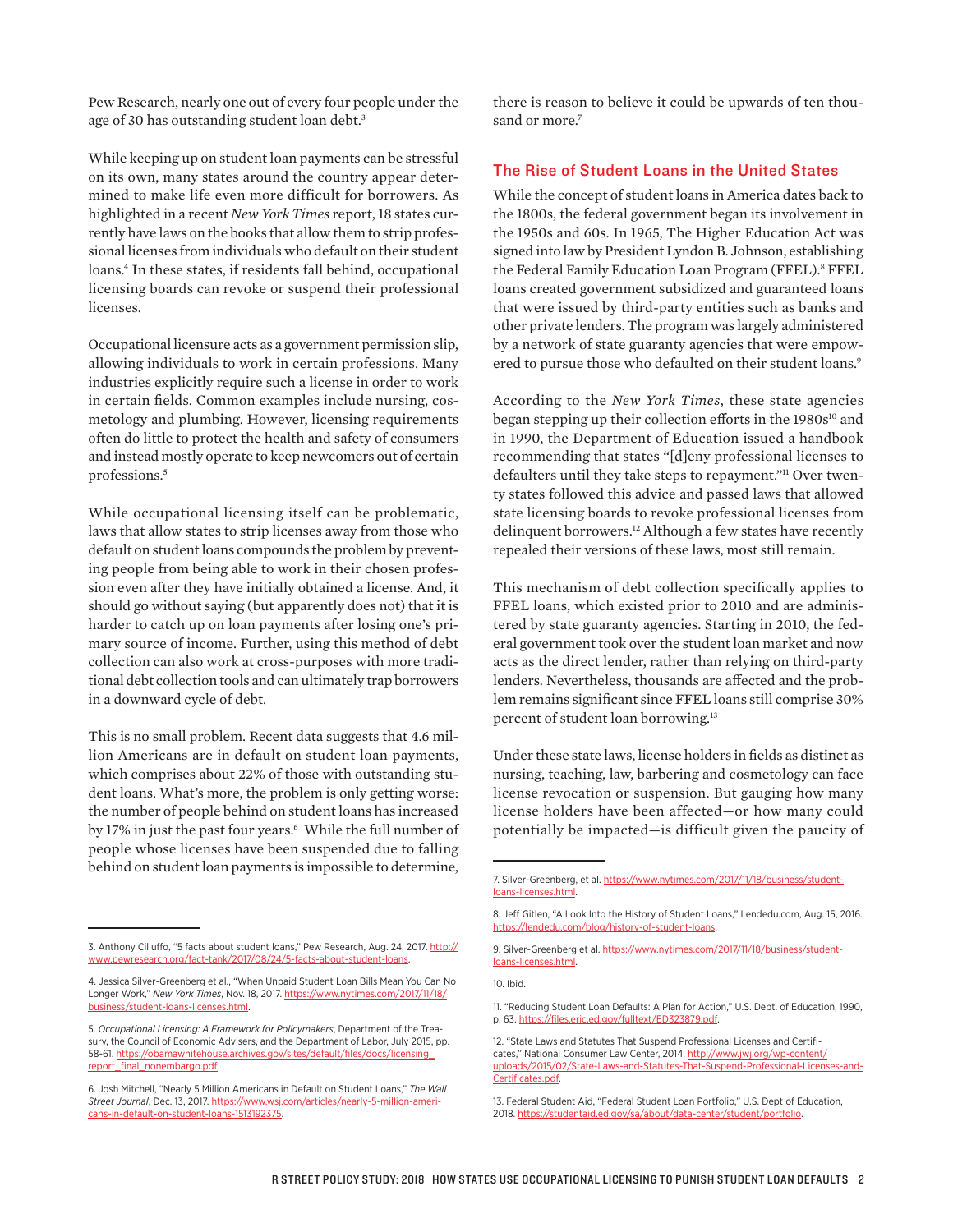empirical data available across states and licensing regimes. In fact, state licensing boards are often notoriously opaque entities that disclose little information about license renewals or revocations.

#### The Scope of the Problem

Despite the lack of empirical data, there is enough information available to suggest that the scope of the problem is significant:

Public records requests by *The New York Times* identified at least 8,700 cases in which licenses were taken away or put at risk of suspension in recent years, although that tally almost certainly understates the true number.<sup>14</sup>

State-specific data also sheds light on the scale of the issue. In particular, Tennessee appears to be one of the most active states utilizing the power.15 Starting in 2009 and upon the direction of the state comptroller's office, Tennessee's state guaranty agency began alerting state licensing boards about delinquent borrowers.<sup>16</sup> Prior to 2009, Tennessee had only used more traditional debt collection tools, such as wage garnishments.17

By 2011, local media were already reporting instances of nurses in Tennessee having their licenses stripped.<sup>18</sup> In 2015, Tennessee's guaranty agency estimated that since 2009, some 4,200 Tennesseans have had their licenses revoked for falling behind on loans.<sup>19</sup>

Texas is another prominent example. As a recent article about license revocation for student loan default in the *Texas Tribune* notes:

There is no comprehensive source of data on how frequently this happens in Texas. Records from multiple organizations and agencies suggest more than 4,215 people in the state – including security guards, cosmetologists and pharmacists – were at risk of losing their license because of student loan default in 2017.20

Further, a public information request by the paper uncovered over 500 nurses in Texas that had lost their licenses since 2010 as a result of student loan defaults.<sup>21</sup> Notably, the *American Journal of Medical Quality* projects a growing nursing shortage in the coming years,<sup>22</sup> which makes suspending licenses for nurses and other medical professionals especially unwise. In addition to nurses, since 2013, nearly 250 Texas teachers have had license renewals rejected due to falling behind student loans.<sup>23</sup>

While Tennessee and Texas illustrate the potential depth of the issue, anecdotal evidence from other states shows how widespread these laws are across the country. A 2016 annual report from Louisiana's State Board of Nursing disclosed that 87 nurses in the state had been stripped of their licenses for falling behind on student loans.<sup>24</sup> In 2015, Washington State's Department of Licensing reported that it had suspended 110 licenses for student loan defaults.25 A *New York Times* public record request found another 300 nurses that had been afected by these laws in Kentucky.26

Here, it is worth noting that occupational and professional licenses are not the only type of licenses that states have the power to revoke. Iowa and South Dakota, for example, have revoked driver's licenses from those behind on student loans. In 2012, Iowa suspended over 900 driver's licenses due to student loan default.<sup>27</sup> South Dakota took licenses from 1,000 residents for student loan debt, and barred another 1,500 from obtaining state hunting, fishing and camping licenses.<sup>28</sup>

21. Ibid.

23. Ibid.

24. "2016 Annual Report," Louisiana State Board of Nursing, 2017, p. 25. https://www. lsbn.state.la.us/Portals/1/Documents/AnnualReport/AnnualReport2016.pdf.

26. Silver-Greenberg et al. https://www.nytimes.com/2017/11/18/business/studentloans-licenses.html.

<sup>14.</sup> Silver-Greenberg et al. https://www.nytimes.com/2017/11/18/business/studentloans-licenses.html.

<sup>15.</sup> Emily Bregel, "Loan defaults sting Tennessee nurses," *Times Free Press*, Jan. 18, 2011. http://www.timesfreepress.com/news/news/story/2011/jan/18/loan-defaultssting-nurses/39644.

<sup>16.</sup> Ibid.

<sup>17.</sup> Ibid.

<sup>18.</sup> Ibid.

<sup>19.</sup> Kate Belz, "Licenses suspended for hundreds of Tennessee health care professionals," *Times Free Press*, Aug. 4, 2015. http://www.timesfreepress.com/news/local/ story/2015/aug/04/failed-pay-your-student-loan-if-youre-profess/318051.

<sup>20.</sup> Shannon Najmabadi, "In Texas, falling behind on your student loan payments can cost you your license to work," The Texas Tribune, March 20, 2018. https:// www.texastribune.org/2018/03/20/texas-defaulting-student-loans-can-lo/?utm\_ campaign=trib-social&utm\_medium=social&utm\_source=twitter&utm\_content=1905166288.

<sup>22.</sup>Stephen P. Juraschek et al., "United States Registered Nurse Workforce Report Card and Shortage Forecast," *American Journal of Medical Quality* 27:2 (2012), pp. 241–49. http://journals.sagepub.com/doi/10.1177/1062860611416634.

<sup>25.</sup> Certificate of Enrollment, Third Substitute House Bill 1169, 65th Legislature, 2018 Regular Session, p. 3. http://lawfilesext.leg.wa.gov/biennium/2017-18/Pdf/Bills/ House%20Passed%20Legislature/1169-S3.PL.pdf.

<sup>27.</sup> David M. Gettings et al., "Many States Can Revoke Professional and Other Licenses as Means of Collecting Unpaid Student Loans," Troutman-Sanders, March 26, 2018. https://www.consumerfinancialserviceslawmonitor.com/2018/03/many-statescan-revoke-professional-and-other-licenses-as-means-of-collecting-unpaid-studentloans.

<sup>28.</sup> Silver-Greenberg et al. https://www.nytimes.com/2017/11/18/business/studentloans-licenses.html.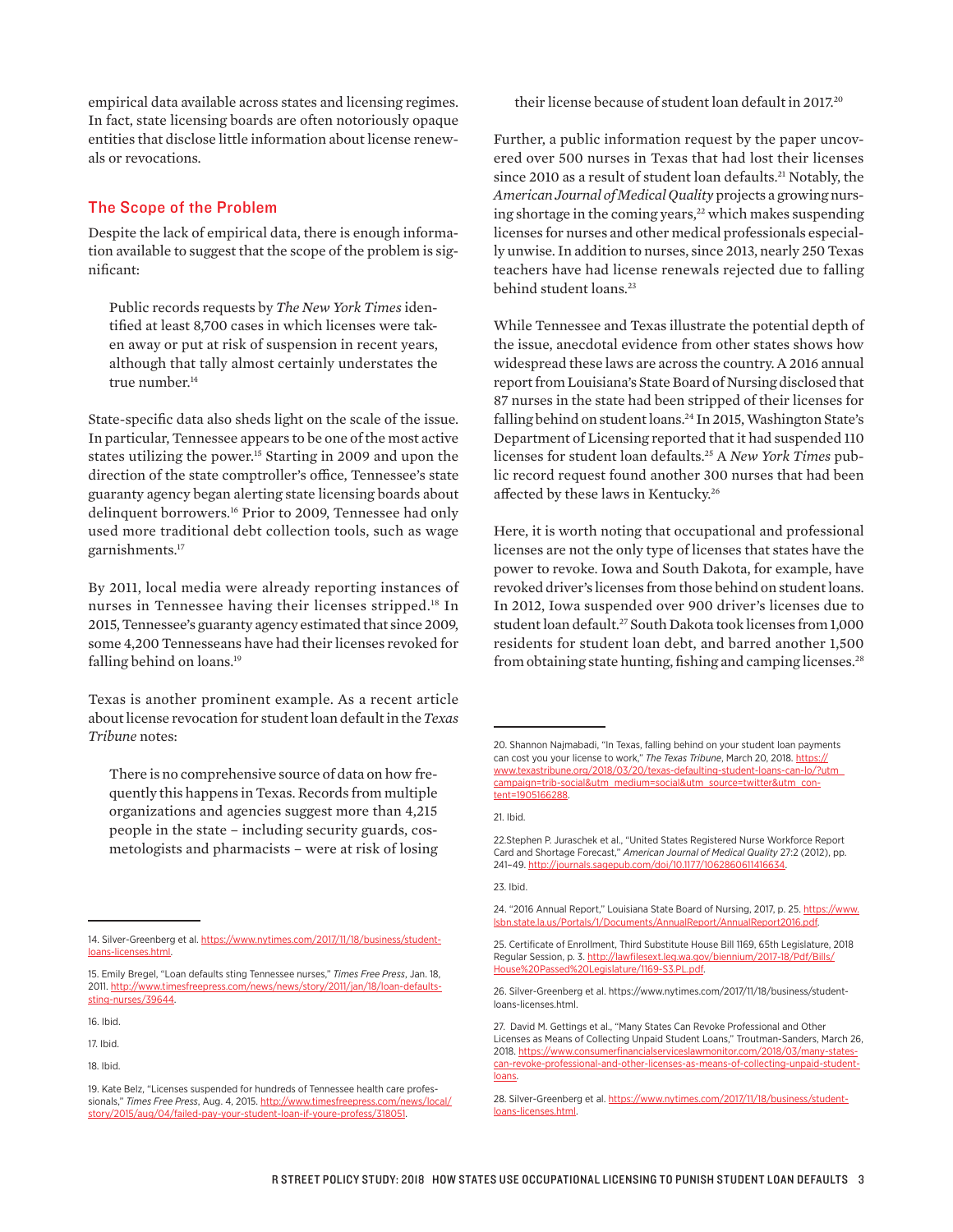Likewise, it is not just student loan delinquency that states can punish with license revocation. Maryland strips occupational licenses for falling behind on taxes<sup>29</sup> and 43 states bar people from renewing driver's licenses if they have accrued unpaid court fees.30 Such practices pose many of the same problems as suspending a professional license.

As these specific examples suggest, some states are more aggressive than others in enforcing these types of laws. While 18 states have laws on the books that allow them to suspend or revoke occupational licenses as punishment for student loan defaults, officials in several of these states have asserted that the laws remain dormant and largely unenforced.31 Other states, like Georgia, appear to enforce them only sporadically and infrequently,<sup>32</sup> while states like Tennessee and Texas clearly put them to significant use.

Unfortunately, determining just how prevalent the issue is in the 18 states in which these laws exist is impossible since many state licensing boards do not disclose how many, if any, professional licenses they have suspended, revoked or declined to renew on account of student loan defaults. It is not even clear whether many states and licensing boards are collecting this information at all.

## RESULTANT ISSUES

#### Creating A Catch-22

The purported rationale for these laws is to force people who are behind on student loan payments to catch up. The approach is severely misguided, however, and can work against its own stated goal. Furthermore, there are already numerous readily-available debt collection tools for pursuing delinquent borrowers that are more narrowly tailored.

At its most basic level, the ability to repay a loan requires an individual to have the requisite income and cash flow to be able to make timely payments. Removing one's ability to work in the field he or she knows best will most likely reduce that individual's income and force them to pursue less reli-

able and remunerative sources of income. Stripping delinquent borrowers of their professional license essentially tells them: we want you to do better at repaying your loans, so we are going to deny you the ability to earn the money needed to do so.

While there are important government interests in encouraging on-time loan repayment, policymakers who support these laws would do well to consider their on-the-ground impact. Far from only punishing deadbeat delinquents, these laws can ensnare well-meaning people who hit a financial rough patch through no fault of their own. For example, the *New York Times* profiled Shannon Otto, a nurse from Tennessee who started sufering epileptic seizures and was forced to take a break from her job as a nurse. When she fell behind on her student loans as a result of not working, her nursing license was suspended. Later, when she attempted to return to work after getting her seizures under control, she was unable to do so.<sup>33</sup>

Tethering two unrelated policy issues—student loans and occupational licensing—together in this way can lead to harm. So, while student loan debt has rightly become a growing concern for policymakers given the fact that an increasing number of Americans find themselves saddled with it, creative and *efective* solutions are needed to address the problem.

#### Credential Creep

Another recent phenomenon that has compounded the negative efects of these license revocation laws is the rise of "credential creep." An increasing amount of legislation requires more educational training and degrees in order to qualify for certain occupations. To be sure, ensuring that licensed practitioners in certain fields are appropriately trained is an understandable goal but oftentimes the educational training required has little connection to the work in question—or is far more burdensome than is necessary.

For example, in 2015, Tennessee passed a law that requires all barbers in the state to have at least a high school education as a prerequisite to obtain a barber license, despite the fact that high school curriculums do not teach anything about cutting hair.34 Similarly, the District of Columbia is in the process of implementing new daycare regulations that would

<sup>29.</sup> Anastasia Boden, "States are using absurd licensing requirements to license people right out of work - it has to stop," Foxnews.com, Jan. 29, 2018. http://www. foxnews.com/opinion/2018/01/29/states-are-using-absurd-licensing-requirementsto-license-people-right-out-work-it-has-to-stop.html.

<sup>30.</sup> Mario Salas and Angela Ciolfi, "Driven By Dollars: A State-By-State Analysis of Driver's License Suspension Laws for Failure to Pay Court Debt," Legal Aid Justice Center, Fall 2017, p. 2. https://www.justice4all.org/wp-content/uploads/2017/09/ Driven-by-Dollars.pdf.

<sup>31.</sup> According to the New York Times, officials in Hawaii, Massachusetts, Alaska and Iowa have stated that their versions of these laws are not being used. See Silver-Greenberg et al. https://www.nytimes.com/2017/11/18/business/student-loans-licenses.html.

<sup>32.</sup> Nicole Carr and Terah Boyd, "Bill to relax sanctions on student loan defaults pending in Ga. House," *The Atlanta-Journal Constitution*, Feb. 27, 2018. https://www.myajc. com/news/state--regional-govt--politics/bill-relax-sanctions-student-loan-defaultspending-house/VjJSrO9dQFTurNoAk5WY3N.

<sup>33.</sup> Silver-Greenberg et al. https://www.nytimes.com/2017/11/18/business/studentloans-licenses.html.

<sup>34.</sup> Eric Boehm, "Tennessee's Haircut Cops Bust Barbers Who Lack High School Diplomas," *Reason*, Jan. 19, 2018. http://reason.com/archives/2018/01/19/barbercops-bust-high-school-dropouts.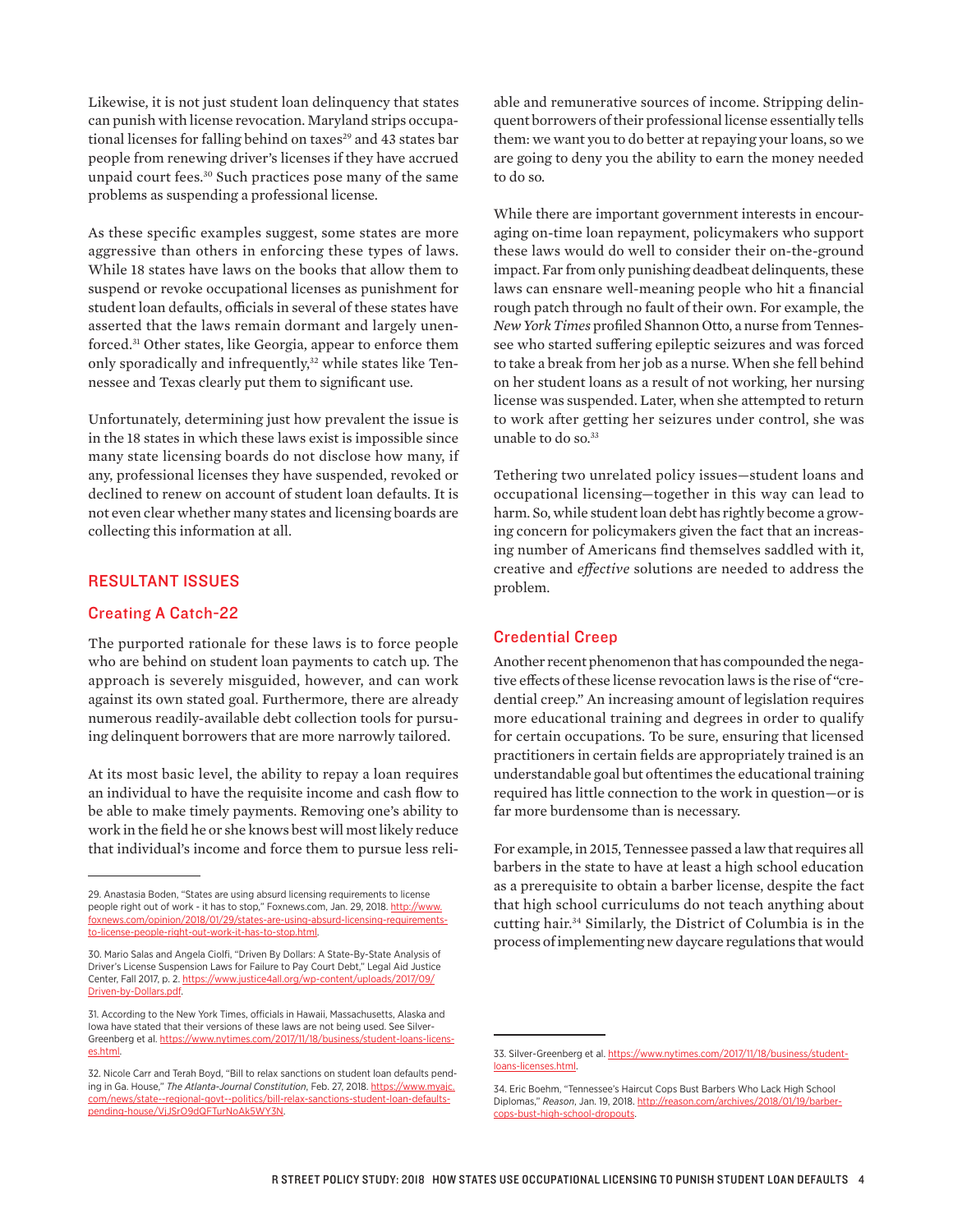require all licensed daycare workers in the city to possess a college degree.<sup>35</sup>

The D.C. requirement at least mandates degrees focused on early childhood education, but the requirement nevertheless exceeds what is necessary to be a properly trained childcare worker. After all, most babysitters and childcare workers around the country lack college degrees—as do many parents—and the ultimate efect of such a requirement will be to block those of lower means from entering the field.<sup>36</sup> D.C. also has the highest cost of childcare in the country.<sup>37</sup> Forcing current and aspiring workers to acquire an unnecessary degree will only worsen that problem.<sup>38</sup>

A recent analysis by Preston Cooper of the American Enterprise Institute looked at educational licensing requirements across industries and found that in some states as many as 30-40 diferent licensed occupations have some form of educational requirement.39 In many cases the educational training only spanned a few weeks, but in a significant number of occupations the educational requirements extended well over a year.40 The study concluded:

Longer education requirements are particularly burdensome because they carry multiple costs: aspiring workers must not only find a way to finance their education, but may also forego the opportunity to earn income while they are in school. Taking on student debt becomes necessary for many license-seekers.<sup>41</sup>

As states require more education as a prerequisite to licensure, they are simultaneously incentivizing more would-be license applicants to accrue additional student loan debt to finance that education. To then turn around and use defaults on that same debt as an excuse to strip someone of their

professional license creates a Sword of Damocles<sup>42</sup> over the heads of license holders. With one hand, the government encourages more student debt and with the other, it uses that debt as a weapon to punish debtors.

#### Constitutional Concerns

Not only are there deep-seated policy concerns about laws that tie student loans and professional licenses together in this way, the laws themselves may not even be constitutional. Traditionally, it has been recognized that occupational licensing burdens must have at least some rational connection to an individual's capacity to practice in that particular industry. Caleb Trotter, an attorney for the Pacific Legal Foundation (PLF), has summarized the prevailing legal standard as follows:

In the 1957 Supreme Court case Schware v. Board of Bar Examiners of the State of New Mexico,<sup>43</sup> the court held that under the 14th Amendment's due process clause, state licensing requirements "must have a rational connection with the [professional's] fitness or capacity" to work in their chosen profession.<sup>44</sup>

In that case, Rudolph Schware had applied for a law license but was denied when authorities accused him of lacking a "good moral character" due to his pro-communist activism some 15-plus years earlier.

The Supreme Court reviewed the evidence and held that Schware's past political activism and resulting arrests were insufficient to call his character into doubt and thus had no bearing on his ability to practice law. Accordingly, the court ordered the state to allow him to sit for the bar exam.45

Trotter argues that similarly, "the ability to afford personal loan payments" does not necessarily "have much connection to one's ability to do his or her job."46 After all, a brilliant brain surgeon may not be brilliant at personal finance and even if he were, he might have gone through a health scare or other unexpected life event that temporarily caused him to fall behind on his payments.

<sup>35.</sup> Jarrett Dieterle and Shoshana Weissmann, "Comment Regarding the Office of the State Superintendent of Education's Notice of Proposed Rulemaking amended 5-A DCMR Chapter 1," Dec. 13, 2017. https://www.rstreet.org/wp-content/ uploads/2018/04/R-Street-Institute-Comment-on-DC-Daycare-College-Requirement-2-1.pdf. Private industry groups have also been raising educational requirements for practitioners, as evidenced within the occupational therapy field. See, e.g., Garrett Watson and Shoshana Weissmann, "Occupational therapy: You shouldn't need a degree for that," Washington Examiner, Jan. 31, 2018. https://www.washingtonexaminer.com/occupational-therapy-you-shouldnt-need-a-degree-for-that.

<sup>36.</sup> Ibid., pp. 1-3.

<sup>37. &</sup>quot;The Cost of Child Care in Washington, DC," Economic Policy Institute, April 2016. http://www.epi.org/child-care-costsin-the-united-states/#/DC.

<sup>38.</sup> C. Jarrett Dieterle and Shoshana Weissmann, "R Street Institute comment on DC daycare college requirement," R Street Institute, Dec. 13, 2017. https://www.rstreet. org/2017/12/13/r-street-institute-comment-on-dc-daycare-college-requirement.

<sup>39.</sup> Preston Cooper, "Want government permission to work? Get ready to go back to school," American Enterprise Institute, April 18, 2018. https://www.aei.org/publication/want-government-permission-to-work-get-ready-to-go-back-to-school.

<sup>40.</sup> Ibid.

<sup>41.</sup> Ibid.

<sup>42. &</sup>quot;Sword of Damocles," Cambridge Dictionary. https://dictionary.cambridge.org/us/ dictionary/english/sword-of-damocles. ("If you have a sword of Damocles hanging over you/your head, something bad seems very likely to happen to you.")

<sup>43.</sup> *Schware v. Board of Bar Examiners*, 353 U.S. 232 (1957).

<sup>44.</sup> Caleb Trotter, "Don't Punish People With Delinquent Student Loans by Revoking Their Work Licenses," *The Daily Signal*, Feb. 23, 2018. https://www.dailysignal. com/2018/02/23/dont-punish-delinquent-student-loans-revoking-licenses.

<sup>45.</sup> Ibid.

<sup>46.</sup> Ibid.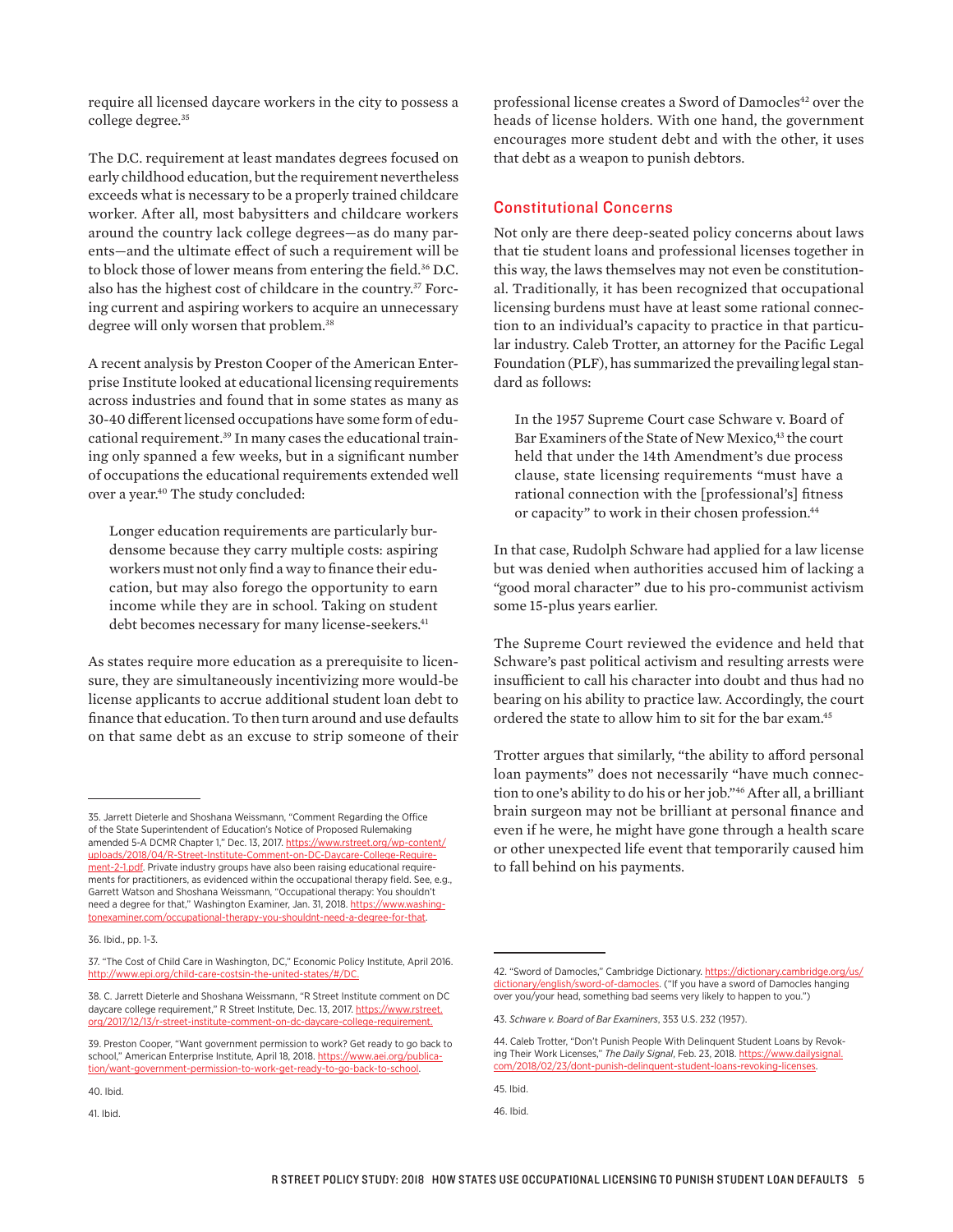There have been examples of state litigation challenging these types of license revocation laws.47 In 2005, a Maryland man challenged a state law that stripped his professional dentistry license due to unpaid taxes, arguing that this imposed a burden unrelated to his qualifications to practice competently as a dentist.

While the state court ultimately disagreed and held that paying taxes *was* related to one's qualifications as a dentist, the court's logic is hard to parse.<sup>48</sup> As PLF attorney Anastasia Boden points out, failure to pay taxes could conceivably be relevant in professions like finance or accounting but a dentist who is behind on taxes can still be quite "capable of filling cavities."49 It is plausible that a similar case could arise in the student loan context and that a future court in another state could take a diferent view of the matter than the court in Maryland did.

In any event, using occupational licenses as a debt collection tool creates serious policy and legal concerns. Perhaps worse, it is also uncertain whether the laws are even necessary in the first place.

## A Solution in Search of a Problem

As American law has evolved over time, numerous debt collection tools and enforcement mechanisms followed suit. Among other things, delinquent borrowers can have wages garnished, tax returns or social security payments seized, or liens assessed against their property. These long-recognized options form a core toolkit that has served creditors and governments successfully throughout much of history. As such, governments should be reluctant merely to pile on additional enforcement mechanisms for debt collection.

Some defenders of licensing revocation laws have argued that they are particularly efective tools for ensuring loan repayment. For instance, Louisiana's nursing board has reported that of the 87 nurses whose licenses they did not renew for student loan default, 84 of those repaid their debts and had their licenses restored.<sup>50</sup> Data from other states has showed similar numbers when it comes to loan repayments.<sup>51</sup>

What these topline numbers miss, however, is *how* those who have lost their occupational licenses are catching up on their payments. Oftentimes, borrowers who face the loss of a professional license—and thus their only means of income will go to extreme lengths, including taking out *more* debt, to make the necessary repayments. In other situations, they might forgo necessities—such as food or shelter—in an efort to keep their license. An article in the *Texas Tribune* ofers the case of Texas teacher Roderick Scott as an example:

[Facing the loss of his license, Scott] immediately paid the loan collector — borrowing money to do so — and entered into a repayment plan that let him keep his license. But during the time it took him to sort out the paperwork, his students were moved to a diferent teacher and he lost a department-chair position that came with an added stipend — making it even harder to make the loan payments, he said.

Scott then made a string of financial sacrifices to aford the more than \$300-a-month payment his loan collector asked for. He put the loan payment before rent and other bills. He was evicted, stayed with his brother and considered setting up a GoFundMe page to help ends meet.<sup>52</sup>

Scott's situation shows how punishing student loan default this way can trigger a downward debt spiral even for wellmeaning borrowers. It also shows how these laws have the greatest impact on those living at the margins. Of the 87 nurses whose license renewal was upheld because of student loan defaults, nearly 50% of them had previously defaulted on a loan, which further underscores this reality.<sup>53</sup> While middleand upper-class households may have the cash flow available to quickly catch up on loan repayments without taking on more ancillary debt, most low-income households do not. The result is a regressive policy that disproportionately hurts the most vulnerable Americans.

A final consideration is that stripping occupational licenses from student loan defaults can actually work at cross-purposes with other debt collection techniques. For example, it is difficult to garnish wages from a delinquent borrower if the borrower does not have any wages—as is the case when they lose their professional license and are unable to work. A similar issue could crop up with seizing tax returns and liens. The less resources a borrower has on account of lacking a means of income, the less efficacy these traditional tools will have.

<sup>47.</sup> See, e.g., Boden. http://www.foxnews.com/opinion/2018/01/29/states-are-usingabsurd-licensing-requirements-to-license-people-right-out-work-it-has-to-stop.html.

<sup>48.</sup> Knoche v. Maryland, The Court of Special Appeals of Maryland, No. 574 (Oct. 11, 2006). https://www.courts.state.md.us/data/opinions/cosa/2

<sup>49.</sup> Boden. http://www.foxnews.com/opinion/2018/01/29/states-are-using-absurdlicensing-requirements-to-license-people-right-out-work-it-has-to-stop.html.

<sup>50. &</sup>quot;2016 Annual Report," p. 25. https://www.lsbn.state.la.us/Portals/1/Documents/ AnnualReport/AnnualReport2016.pdf.

<sup>51.</sup> See, e.g., Najmabadi. https://www.texastribune.org/2018/03/20/texas-defaulting-student-loans-can-lo/?utm\_campaign=trib-social&utm\_medium=social&utm\_ source=twitter&utm\_content=1905166288; and Silver-Greenberg et al. https://www. nytimes.com/2017/11/18/business/student-loans-licenses.html.

<sup>52.</sup> Ibid.

<sup>53. &</sup>quot;2016 Annual Report," p. 25. https://www.lsbn.state.la.us/Portals/1/Documents/ AnnualReport/AnnualReport2016.pdf.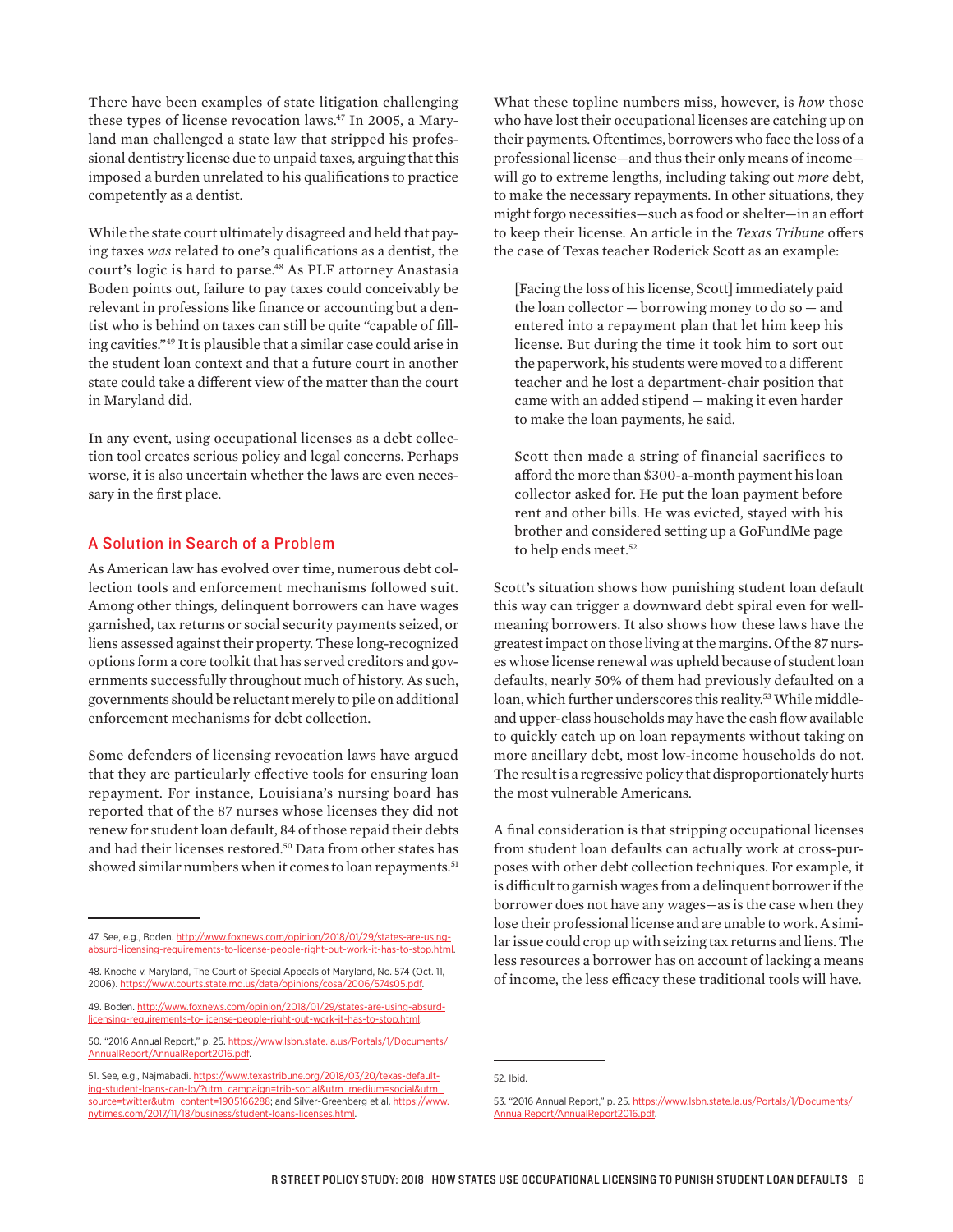## POLICY RECOMMENDATIONS

#### Target laws for repeal

Recent exposure of these license revocation laws has led to some initial, modest successes in reforming them. A bipartisan mix of policy wonks and advocacy groups has spoken out against punishing student loan defaults by stripping occupational licenses. On the left, teachers' unions like the American Federation of Teachers, have voiced criticism of the laws, with AFT president Randi Weingarten going so far as to analogize them to a "modern-day debtors' prison."54 Consumer rights groups such as the National Consumer Law Center have also been involved in the issue.<sup>55</sup>

At the same time, efforts to reform excessive occupational licensing have spread across the intellectual right and libertarian-oriented groups have also offered critiques. Organizations such as the Pacific Legal Foundation<sup>56</sup> and the R Street Institute<sup>57</sup> have specifically spoken out against laws that connect student loans and licensing on both constitutional and policy grounds.

Likewise, state lawmakers on both sides of the aisle have introduced legislation to repeal these types of laws. In the last several years, four different states-Montana<sup>58</sup>, New Jersey,<sup>59</sup> North Dakota<sup>60</sup> and Washington<sup>61</sup>-have successfully eliminated their versions. In Oklahoma, the legislature was unable to enact a full-scale repeal, but it did reduce the law's effect by reforming the reporting requirements for

56. See, e.g., Trotter. https://www.dailysignal.com/2018/02/23/dont-punish-delinquent-student-loans-revoking-licenses; and Boden. http://www.foxnews.com/opinion/2018/01/29/states-are-using-absurd-licensing-requirements-to-license-peopleright-out-work-it-has-to-stop.html.

57. The authors of this paper all work and are affiliated with the R Street Institute and two of the authors have previously written about these laws. See C. Jarrett Dieterle and Shoshana Weissmann, "How can people repay student loan debt if states take away the licenses they need to work?", *USA Today*, June 21, 2018. https://www.usatoday.com/story/opinion/2018/06/21/student-loan-debt-shouldnt-cost-people-licenses-jobs-column/711573002; and C. Jarrett Dieterle and Shoshana Weissmann, "Behind on your student loans? Some want the government to keep you from working," *Washington Examiner*, March 6, 2018. https://www.washingtonexaminer.com/behindon-your-student-loans-some-want-the-government-to-keep-you-from-working.

58. House Bill No. 363, Montana Legislature, 2015. http://leg.mt.gov/bills/2015/billhtml/HB0363.htm.

59. Bill Texts: NJA2926, 2016-2017, Regular Session, LegiScan. https://legiscan.com/ NJ/drafts/A2926/2016.

notifying licensing boards of a student loan default.<sup>62</sup>

In particular, the experience in Montana provides a roadmap for repeal. In 2015, libertarian-leaning Republican Rep. Daniel Zolnikov and his Democratic colleague Rep. Moffie Funk co-sponsored a simple bill that repealed Montana's version of the law.63 The bill passed with overwhelming majorities in a Republican-leaning legislature and was signed by the state's Democratic governor.<sup>64</sup> While each state's political system is diferent, Montana shows that reform is well within reach and can be bipartisan in nature.

There is hope for more action in the near future, as well. Following the *Texas Tribune* investigation of the issue, a bipartisan array of Texas lawmakers expressed a desire to repeal the Texas version of the law<sup>65</sup> and more policymakers in states across the country are increasingly highlighting the issue.

To the extent that states also have laws allowing them to strip driver's licenses on account of unpaid student loans, these laws should also be overturned. Losing a driver's license can be as bad or worse than losing a professional license for many Americans. Particularly in rural communities that lack other forms of public transportation, revoking a driver's license can mean taking away a person's only means of getting to their job and earning income. Further, in many states, driving on a suspended or revoked driver's license is a criminal ofense, which only worsens the plight of people with problems paying back their student loan debt.<sup>66</sup>

In addition to pursuing repeal in the 18 states, the federal government's role should also be addressed. As previously mentioned, the Department of Education originally endorsed these types of laws and encouraged states to adopt them. Although this informal guidance is from a 1990 handbook—and thus may no longer even be the official position of the department-Department of Education officials should explicitly rescind this position and clarify that there are better and more appropriate ways for states to pursue delinquent borrowers. Given that states often look to the federal government as a policy leader, this small step could prompt more states to reform these laws.

<sup>54.</sup> Silver-Greenberg et al. https://www.nytimes.com/2017/11/18/business/studentloans-licenses.html. See also, American Federation of Teachers, "Fighting back from default," *AFT On Campus* (Fall 2015). https://www.aft.org/periodical/aft-campus/fall-2015/fighting-back-default.

<sup>55. &</sup>quot;State Laws and Statutes That Suspend Professional Licenses and Certificates." http://www.jwj.org/wp-content/uploads/2015/02/State-Laws-and-Statutes-That-Suspend-Professional-Licenses-and-Certificates.pdf.

<sup>60.</sup> Senate Bill No. 2014 (Appropriations Committee), Legislative Assembly of North Dakota, Jan. 3, 2017. http://www.legis.nd.gov/assembly/65-2017/documents/17-0522-05000.pdf.

<sup>61.</sup> House Bill No. 1169, Washington State Legislature, Mar. 22, 2018. http://apps2.leg. wa.gov/billsummary?Year=2017&BillNumber=1169&Year=2017&BillNumber=1169.

<sup>62.</sup> Bill Text: OK SB357, 2017, Regular Session, Enrolled, LegiScan. https://legiscan. com/OK/text/SB357/id/1596344.

<sup>63.</sup> House Bill No. 363. http://leg.mt.gov/bills/2015/billhtml/HB0363.htm.

<sup>64. &</sup>quot;Behind on your student loans." https://www.washingtonexaminer.com/behindon-your-student-loans-some-want-the-government-to-keep-you-from-working.

<sup>65.</sup> Shannon Najmabadi, "Lawmakers: Change state law that bars Texans in default on student loans from renewing work licenses, *The Texas Tribune*, April 4, 2018. https:// www.texastribune.org/2018/04/04/default-student-loans-lawmakers-change-Texaslaw.

<sup>66. &</sup>quot;Driving While Revoked, Suspended, or Otherwise Unlicensed: Penalties by State," National Conference of State Legislatures, Oct. 27, 2016. http://www.ncsl.org/ research/transportation/driving-while-revoked-suspended-or-otherwise-unli.aspx.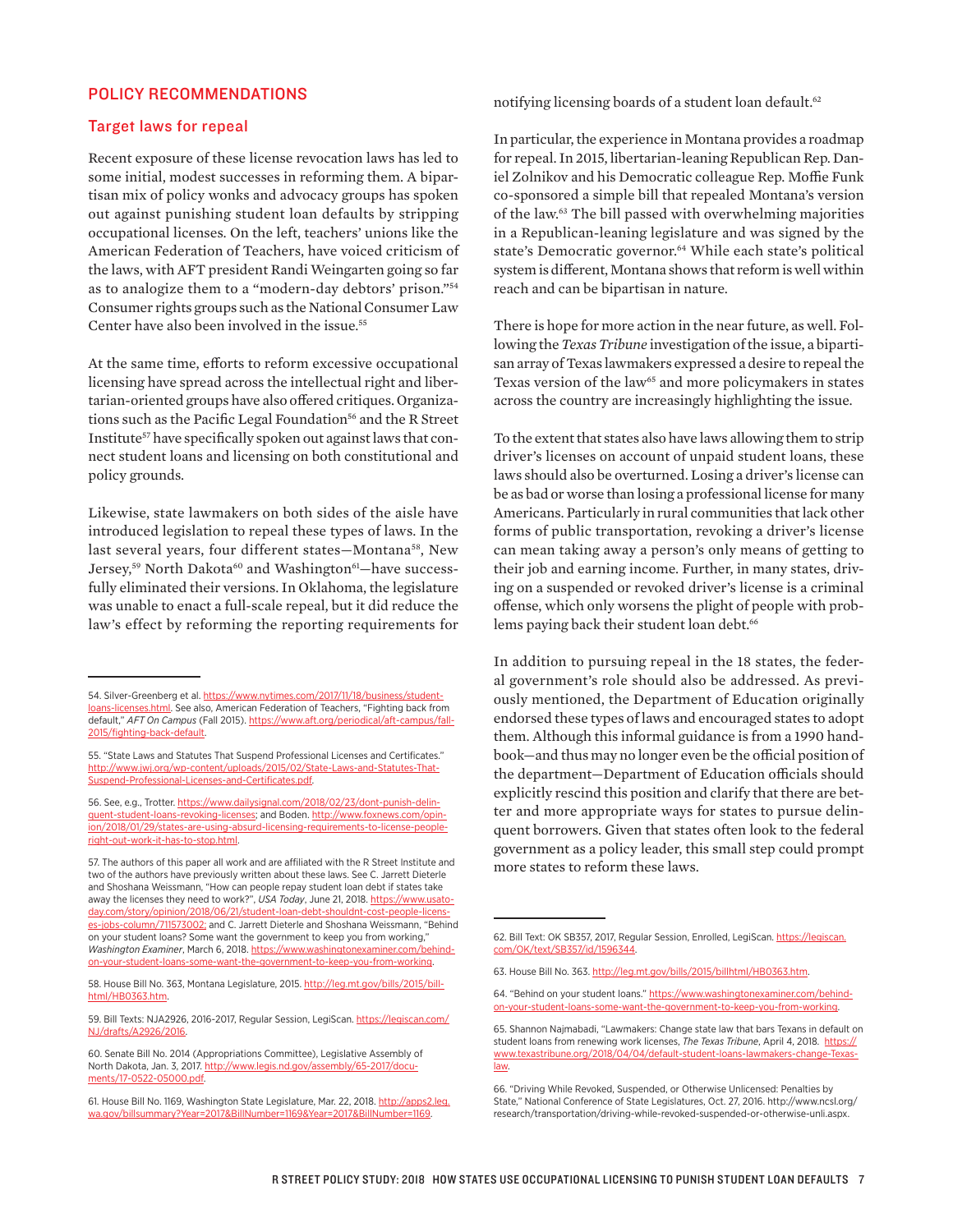Another option is federal legislation.<sup>67</sup> The bipartisan Protecting JOBs Act, co-sponsored by Senators Marco Rubio (R-Fla.) and Elizabeth Warren (D-Mass.) was recently introduced in the U.S. Senate.<sup>68</sup> The bill would condition federal funding that flows to states under the Higher Education Act upon the elimination of any state laws that strip licenses for student loan default. This would include driver's licenses, teacher's licenses and other professional licenses. The law would take efect within two years of enactment and borrowers would also have the right to file for legal relief against state officials if a state violates the terms of the federal law.

While some may question the necessity of federal intervention on this issue, it is important to keep in mind that the FFEL loans at issue here are federally-guaranteed and the Department of Education itself played a key role in urging states to adopt these types of license revocation laws in the first place. Furthermore, there is relevant precedent for Congress using federal funding under the Higher Education Act in a similar way to encourage state colleges to offer in-state tuition to members of the military.<sup>69</sup>

#### Create more transparency and data

While the ultimate solution for reforming laws that tie student loan defaults and occupational licensing together is to repeal the laws, another helpful step would be to require licensing boards in the states that have these laws to disclose the extent to which they are being used.

Presently, the only evidence thereof comes from occasional voluntary disclosures from the boards themselves or via public records requests from independent media watchdogs.<sup>70</sup> While investigative journalism such as that conducted by the *New York Times* and *Texas Tribune* on this issue is laudable, it should not be the only mechanism for uncovering the true extent of the problem.

Some licensing boards have voluntarily disclosed their use of these laws, including the Louisiana Nursing Board in its 2016 annual report.<sup>71</sup> Put simply, in states that have these laws on their books, periodic disclosure should be the norm for all

licensing boards. Moreover, data on how many licensees fell behind on student loans and how many lost their licenses as a result would not be difficult to gather. If licensing boards prove reluctant to track and release this information, state legislatures should order them to do so in quarterly or annual reports.

Such a requirement would allow state policymakers in the relevant states to understand both the scope of the problem and the urgency for reform. If the data suggested that these laws were being used aggressively in particular states to pursue student loan defaulters—and thus causing the deleterious side effects discussed above—then lawmakers would understand the need to pursue reform with particular haste. On the flip side, if these laws are on the books but rarely—if ever—used, then lawmakers should consider whether they are really even necessary in the first place.

### **CONCLUSION**

The issue of rising student loan debt should not be ignored. It is understandable that policymakers want to deter delinquency and encourage on-time loan payments. While student loan debt and the associated costs are a growing concern, this is not due to a lack of debt collection tools at the state level. On the contrary, recent changes to loan policies at the federal level,<sup>72</sup> as well as growing cultural pressures that push Americans toward four-year college degrees are more likely culprits.73

Policymakers on both the right and left have also suggested many potential options for addressing the growing levels of student loan debt. More market-based alternatives, such as income-share agreements, have been suggested, as well as the promotion of vocational and trade education as a lesscostly alternative to traditional four-year degrees.<sup>74</sup>

Other possibilities could include making it easier for FFEL borrowers to have access to income-based repayment options. Currently, FFEL loans are eligible for income-driven repayment plans but are required to be consolidated and re-categorized by the Department of Education as a direct

<sup>67.</sup> Dieterle and Weissmann. https://www.usatoday.com/story/opinion/2018/06/21/ student-loan-debt-shouldnt-cost-people-licenses-jobs-column/711573002.

<sup>68.</sup> S. 3065, 115th Congress (2017-18), introduced June 14, 2018.

<sup>69.</sup> Rubio-Warren, "Protecting JOBs Act," Bill Summary. https://www.warren.senate. gov/download/rubio-warren-protecting-jobs-act-one-pager.

<sup>70.</sup> See, e.g., Silver-Greenberg et al. https://www.nytimes.com/2017/11/18/business/ student-loans-licenses.html; Najmabadi. https://www.texastribune.org/2018/03/20/ texas-defaulting-student-loans-can-lo/?utm\_campaign=trib-social&utm\_ medium=social&utm\_source=twitter&utm\_content=1905166288; and Natalie Kitroeff, "These States Will Take Your License for Not Paying Student Loans," Bloomberg, March 25, 2015. https://www.bloomberg.com/news/articles/2015-03-25/these-stateswill-take-your-license-for-not-paying-student-loans.

<sup>71. &</sup>quot;2016 Annual Report," p. 25. https://www.lsbn.state.la.us/Portals/1/Documents/ AnnualReport/AnnualReport2016.pdf.

<sup>72.</sup> According to a report by the Department of Education, rising student loan costs are largely attributable to changes in policy at the federal level, including the rising number of borrowers enrolled in loan forgiveness and income-based repayment plans. See, e.g., Adam Harris, "Federal Student-Loan Program Is Rapidly Losing Money, and Income-Based Repayment Is to Blame, Report Says," *The Chronicle of Higher Education*, Feb. 2, 2018. https://www.chronicle.com/article/Federal-Student-Loan-Program/242426.

<sup>73.</sup> See, e.g., Ibid; and Hayley Glatter, "College Is Still the Promised Land for High-School Students," *The Atlantic*, Sept. 13, 2016. https://www.theatlantic.com/ education/archive/2016/09/college-is-still-the-promised-land-for-high-school-students/499865.

<sup>74.</sup> Oren Cass, "Not Everyone Should Go to College," *The Wall Street Journal*, May 17, 2018. https://www.wsj.com/articles/not-everyone-should-go-to-college-1526598817.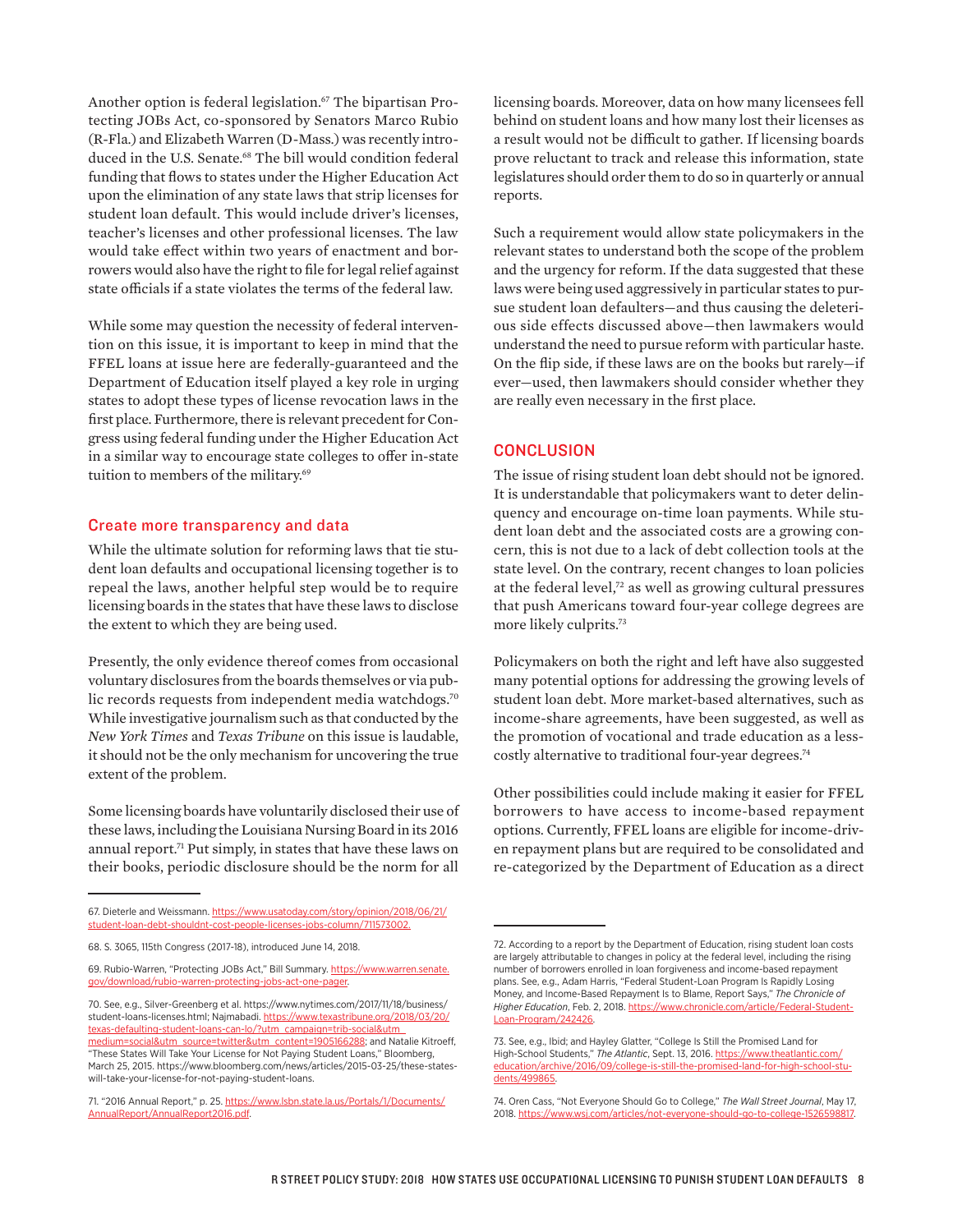loan.<sup>75</sup> This process is not particularly difficult for borrowers but it may act as deterrent to some borrowers that use income-driven repayment options.

Furthermore, students who default tend to owe incredibly large amounts of debt, particularly for graduate degrees. Federal direct loans for these degrees are capped at \$138,500 but they do not require a co-signer and often are well above the annual compensation students receive when they graduate.76 Students cannot obtain loans at that amount without a co-signer in the private sector. This suggests that federal student loans are taking undue risks with taxpayer support by extending loans that are frequently beyond the capacity of students to pay. This could be resolved by reducing the caps on Federal direct loans or implementing additional safeguards, such as requiring a co-signer after a certain loan limit is reached.

While policymakers from across the political spectrum may ultimately disagree on the best way to tackle the student debt load, it is clear that there are better policy responses available than to strip borrowers of their licenses. Weaponizing occupational licensing to punish student loan defaults distracts from the underlying issues behind the ballooning student debt load and exacerbates the problem of occupational licensing's harmful effects. Occupational licensure is usually justified as necessary to protect the health and safety of consumers (a rationale that oftentimes fails to hold up under scrutiny). But even the practice's more vociferous defenders would be hard-pressed to deny that stripping licenses as an enforcement tool for loan delinquency is far afield from licensure's intended policy purpose.

In view of this, state lawmakers should require licensing boards to be more transparent about how often they employ license revocation powers and policymakers at all levels of government should engage in efforts to repeal these laws.

#### ABOUT THE AUTHORS

C. Jarrett Dieterle is the director of commercial freedom policy and a senior fellow for the R Street Institute. His research and writing focus on regulatory affairs, alcohol policy, occupational licensing and other commercial freedom issues. He has testified in front of Congress and submitted numerous regulatory comments about excessive occupational licensing requirements.

Shoshana Weissmann is a policy analyst and digital media specialist with the R Street Institute, where she manages the institute's social media and email marketing, in addition to contributing graphics and video skills.

Garrett Watson is a policy analyst and senior program manager with the R Street Institute, responsible for managing grants and proposals and measuring R Street's policy impact. He also writes on income mobility and economic opportunity.

<sup>75.</sup> Federal Student Aid, "Income Driven Repayment Plans," U.S. Dept. of Education, 2018. https://studentaid.ed.gov/sa/repay-loans/understand

<sup>76.</sup> Federal Student Aid, "Subsidized and Unsubsidized Student Loans," U.S. Department of Education, 2018. https://studentaid.ed.gov/sa/types/loans/subsidizedunsubsidized.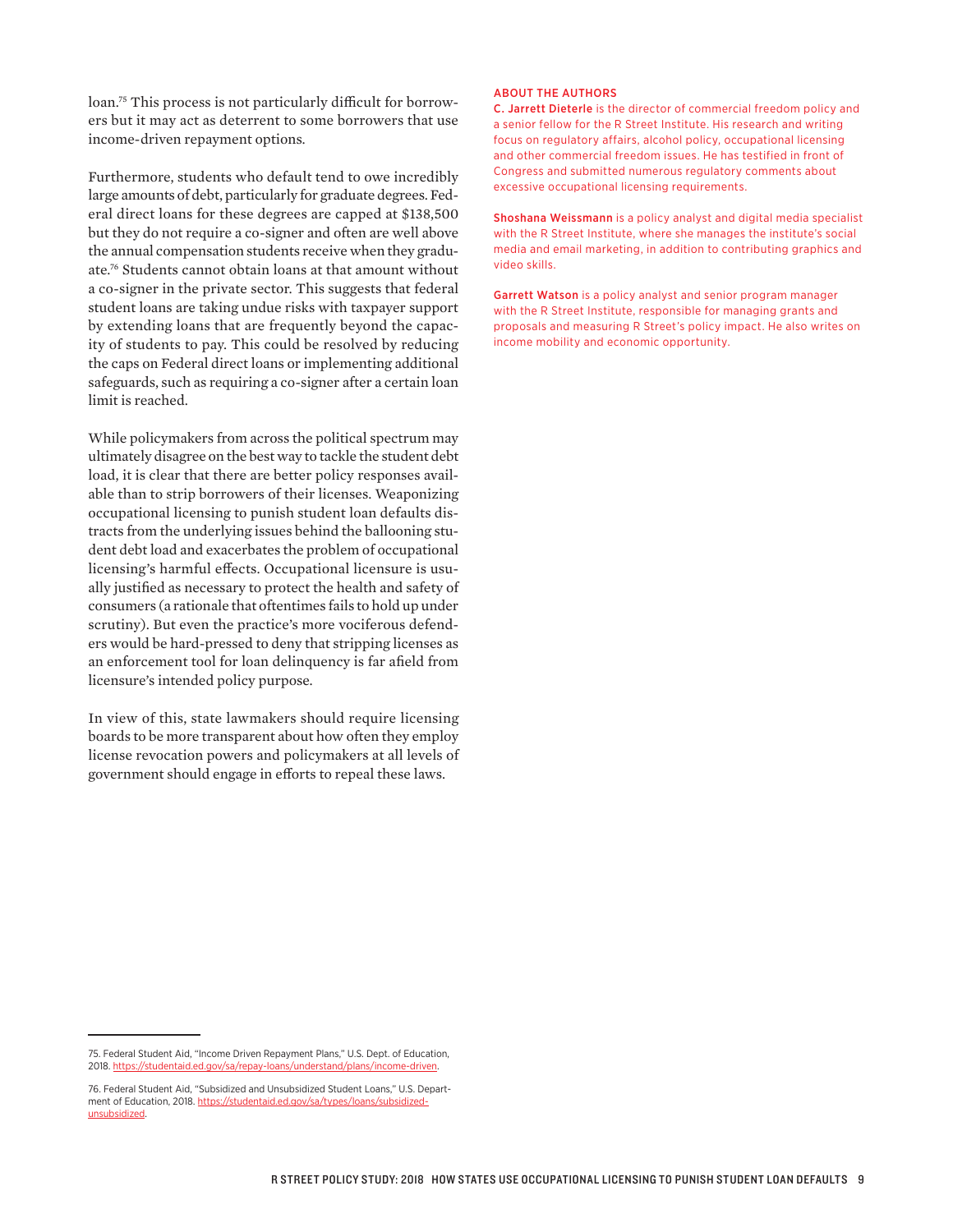## APPENDIX: STATES THAT SUSPEND PROFESSIONAL LICENSES AND CERTIFICATES

#### CHART 1: CURRENT LAWS THAT ALLOW LICENSE SUSPENSION OR DENIAL FOR LOAN DEFAULT

| State      | Statute                                                                                                                                                                                                                                                                                                                                                                                                                                                                                                                                                                                                                                                                                                                                                    | Professions<br>Impacted                                                                                       |  |
|------------|------------------------------------------------------------------------------------------------------------------------------------------------------------------------------------------------------------------------------------------------------------------------------------------------------------------------------------------------------------------------------------------------------------------------------------------------------------------------------------------------------------------------------------------------------------------------------------------------------------------------------------------------------------------------------------------------------------------------------------------------------------|---------------------------------------------------------------------------------------------------------------|--|
| Alaska     | Alaska Stat. § 14.43.148<br>(general)                                                                                                                                                                                                                                                                                                                                                                                                                                                                                                                                                                                                                                                                                                                      | Any job requiring a<br>professional license<br>issued by the state.                                           |  |
| Arkansas   | Ark. Code Ann. § 17-95-409                                                                                                                                                                                                                                                                                                                                                                                                                                                                                                                                                                                                                                                                                                                                 | Physicians in breach<br>of Rural Medical<br>Practice student<br>loan or scholarship<br>contract.              |  |
| California | Cal. Bus. & Prof. Code<br>§ 685 (West) (healthcare<br>practitioners)                                                                                                                                                                                                                                                                                                                                                                                                                                                                                                                                                                                                                                                                                       | Healthcare<br>practitioner or a<br>licensed clinical<br>social worker.                                        |  |
| Florida    | Fla. Stat. § 456.072, 456.074<br>(health professions and<br>occupations)                                                                                                                                                                                                                                                                                                                                                                                                                                                                                                                                                                                                                                                                                   | Any job requiring<br>a health profession<br>license issued by the<br>state (defined here).                    |  |
| Georgia    | Ga. Code Ann. <u>§ 7-1-707.1</u><br>(check cashers), § 12-6-49.2<br>(professional forestry),<br>§ 20-3-295 (general), § 43-1-29<br>(general)                                                                                                                                                                                                                                                                                                                                                                                                                                                                                                                                                                                                               | Any job requiring a<br>professional license<br>issued by the state.                                           |  |
| Hawaii     | Haw. Rev. Stat. § 436B-19.6<br>(general), § 436C-2 (general),<br>§ 189-2(f) (commercial<br>marine licenses), 302A-807(e)<br>(school personnel), § 321-15<br>(Department of Health),<br>§ 431:9-235 (insurance adjusters<br>and bill reviewers), § 431:9A-112<br>(insurance producers), § 457-9<br>(nurses), § 466J-8 (radiologic<br>technology)                                                                                                                                                                                                                                                                                                                                                                                                            | Any job requiring a<br>professional license<br>issued by the state<br>or profession listed<br>in the statute. |  |
| Illinois   | 20 III. Comp. Stat. § 2105/2105-<br>15 (general); 215 Ill. Comp.<br>Stat. § 5/500-70 (insurance<br>producers); 225 III. Comp.<br>Stat. § 30/95 (dietetic<br>and nutrition servicers),<br>§ 37/35 (environmental<br>health practitioners),<br>§ 55/85 (marriage and<br>family therapists), § 107/80<br>(professional counselors),<br>§ 110/16 (speech language<br>pathology and audiology), §<br>135/95 (genetic counselors),<br>$$335/9.1$ (roofing), $$410/4-7$<br>(barbers, cosmetologists),<br>§ 425/9 (debt collectors), §<br>441/15-10(e), § 447/40-35<br>(private detectives, security,<br>locksmiths), § 450/20.01<br>(certified public accountants),<br>§ 458/15-45 (real estate<br>appraiser), § 420 Ill. Comp. Stat.<br>§ 44/45 (radon industry) | Any job requiring a<br>professional license<br>issued by the state<br>or profession listed<br>in the statute. |  |
| lowa       | lowa Code § 261.121/-/261.127<br>(general)                                                                                                                                                                                                                                                                                                                                                                                                                                                                                                                                                                                                                                                                                                                 | Any job requiring a<br>professional license<br>issued by the state.                                           |  |

| Kentucky      | Ky. Rev. Stat. Ann. § 164.772<br>(West) (general), § 314.091(l)(i)<br>(West) (nurses)                                                                                                                                                                                                    | Any job requiring a<br>professional license<br>issued by the state,<br>additional penalties<br>for nurses.                                 |  |
|---------------|------------------------------------------------------------------------------------------------------------------------------------------------------------------------------------------------------------------------------------------------------------------------------------------|--------------------------------------------------------------------------------------------------------------------------------------------|--|
| Louisiana     | La. Rev. Stat. Ann. § 37:2951<br>(general)                                                                                                                                                                                                                                               | Any job requiring a<br>professional license<br>issued by the state.                                                                        |  |
| Massachusetts | Mass. Gen. Laws Ann. chs.<br>30A § 13 (general), § 112 § 61<br>(Department of Public Health)                                                                                                                                                                                             | Any job requiring a<br>professional license<br>issued by the state.                                                                        |  |
| Minnesota     | Minn. Stat. § 147.091(1)(y)<br>(physicians), § 214.105 (health<br>professions)                                                                                                                                                                                                           | Health-related<br>professions.                                                                                                             |  |
| Mississippi   | Miss. Code Ann. § 37-101-<br>291, § 37-101-293 (paid<br>educational leave for healthcare<br>professionals), § 37-101-292<br>(same for civil engineers), §<br>41-9-37 (same for hospital<br>employees)                                                                                    | Health-related<br>professions;<br>civil engineer at<br>the Mississippi<br>Department of<br>Transportation.                                 |  |
| New Mexico    | N.M. Stat. Ann. § 61-17A-21<br>(barbers and cosmetologists)                                                                                                                                                                                                                              | Cosmetology<br>professions: board<br>of barbers and<br>cosmetologists<br>scheduled for<br>delayed repeal<br>in 2020 under<br>$$61-17A-25.$ |  |
| Tennessee     | Tenn. Code. Ann. § 23-3-<br>111 (authorizing Supreme<br>Court to establish guidelines<br>for attorneys), § 49-5-108<br>(authorizing State Board<br>of Education to establish<br>guidelines for teachers), §<br>$56 - 1 - 312$ (general), $$63 - 1 - 141$<br>(healing arts professionals) | Any job requiring a<br>professional license<br>issued by the state<br>or profession listed<br>in the statute.                              |  |
| Texas         | Tex. Educ. Code Ann. § 57.491<br>(West) (general), Tex. Gov't<br>Code Ann. § 82.022(c) (West)<br>(lawyers), 466.155(a)(3)(B), (C)<br>(West) (state lottery agents),<br>Tex. Occ. Code Ann. § 56.001/-<br>/56.006 (West) (general)                                                        | Any job requiring a<br>professional license<br>issued by the state<br>or profession listed<br>in the statute.                              |  |
| Virginia      | Va. Code Ann. § 54.1-2400.5<br>(health professions)                                                                                                                                                                                                                                      | Health-related<br>professions.                                                                                                             |  |